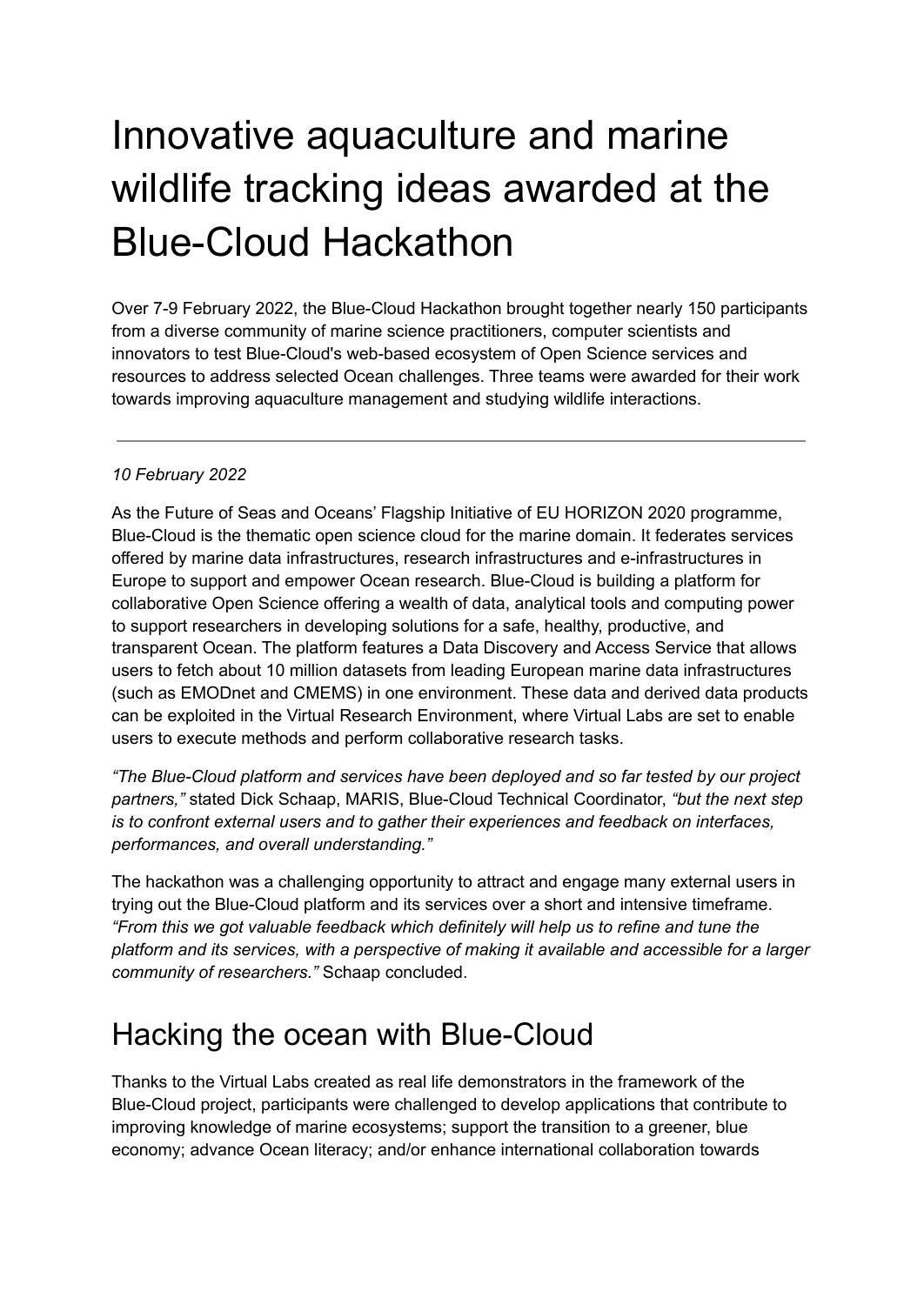achieving the Sustainable Development Goals (SDGs) of the United Nations Agenda 2030. Teams were invited to address specific challenges within three Topics and one wildcard:

- Understanding the Ocean
- Feeding the World
- Predicting environmental risks
- Wildcard: Hack the Blue-Cloud!

32 teams took part in the hackathon, featuring 149 participants from 73 countries. 27 mentors from the Blue-Cloud Consortium guided and supported participants in their journey. A total of 23 Teams completed the challenge, representing 111 participants. Amongst these 23 Teams, 10 were invited to defend their ideas during a "Pitching & Award Live Event", as finalists.

Blue-Cloud coordinator Sara Pittonet Gaiarin (Trust-IT Services) and technical coordinator Dick Schaap (MARIS) officially kicked off the activities in an online event on 7 February, with the energetic support of the Lead of the Hackathon Coordination Team, Julia Vera Prieto (Seascape Belgium), welcoming participants and sharing the consortium's best wishes and expectations.

Notably, and reflecting the nature and key target users of Blue-Cloud's services, Data scientists and marine researchers made up about two thirds of the hackathon participants. There was also a considerable representation from students of both marine and computer science (about 20%), which is a promising signal for future talent and skills in support of Ocean research and the Blue Economy. The Blue-Cloud Hackathon was the first hackathon experience for almost half of the participants. Roughly one third had already attended similar events, while the rest could be considered hackathon "veterans".

"*It was very impressive to see such talent, energy and Teamwork invested in developing science-based solutions to address Ocean challenges. The results of the hackathon showcase the potential of bridging marine science and computer science to deliver innovative solutions in support of a broad range of EU and international policy objectives*", Julia Vera, Seascape Belgium added.

## Inspiring solutions for open ocean science

The "Pitching & Award" event took place online on 9 February welcoming more than 130 attendees, introducing the finalist teams of the hackathon, who had the chance to present short video-pitches of their ideas developed during the hackathon. A panel of external expert judges were onboarded to evaluate the ideas and submissions of the teams, interact with participants and decide which ones deserved the 1st, 2nd and 3rd place awards. In addition, a "Blue Skies Award" was granted by popular vote.

**The Particle Trackers** came out on top winning the first prize with their "Sea [Clearly"](https://youtu.be/qJiSiDFbdhE) idea, which can help aquaculture providers, managers and end-users track pollutants such as microplastics in areas near aquaculture farms. Aquaculture was also at the core of ["PerfeCt](https://youtu.be/Wxcp_1iJSXg) - [Performance](https://youtu.be/Wxcp_1iJSXg) of Aquaculture under Climate change", which was developed by the **AqAdapt** team and attained the second prize. The podium was closed by the **Marine Wildlife Trackers**, which proposed a "Wildlife Tracker for [Oceans"](https://youtu.be/3KAYeFu3svo), a real-time assessment for